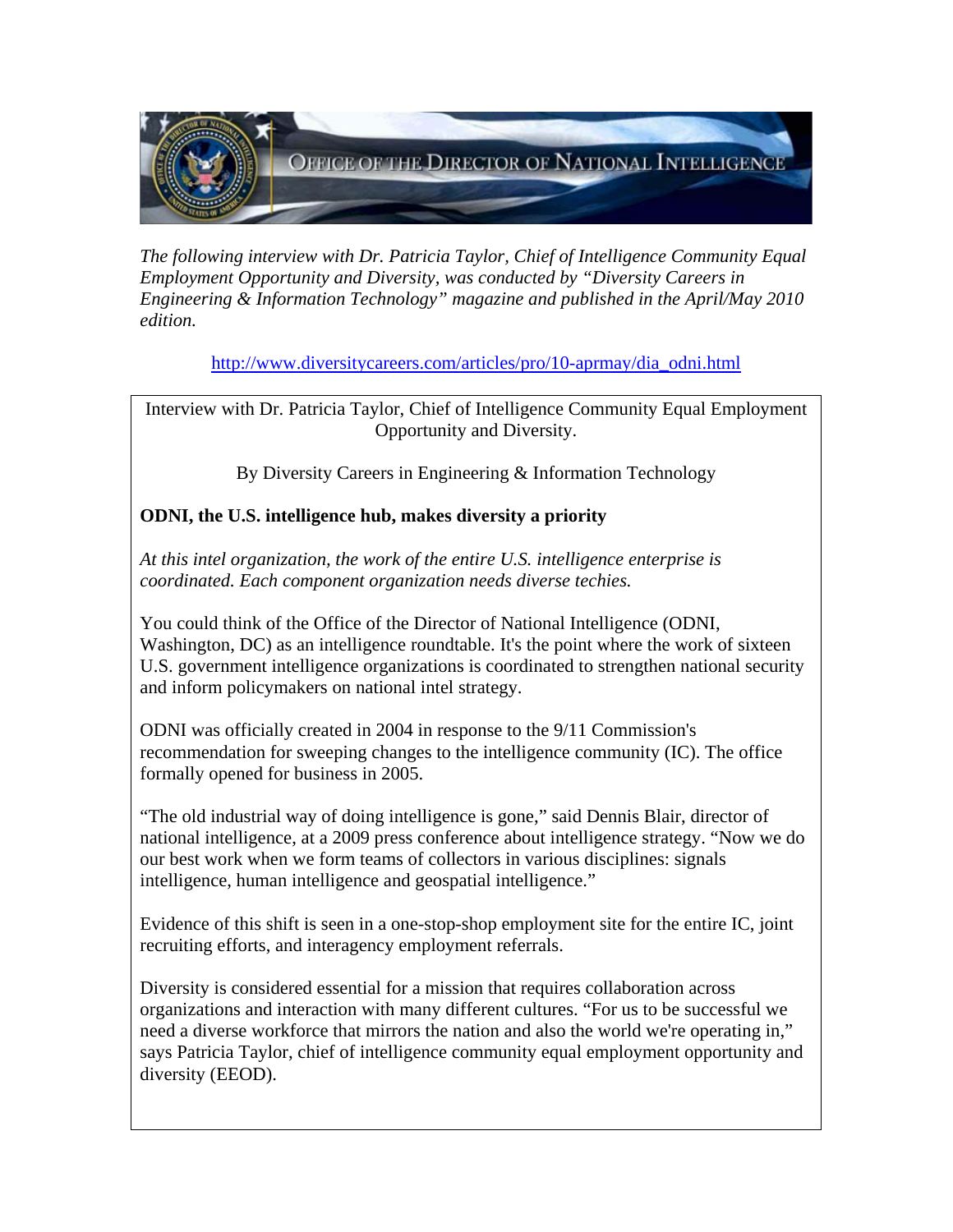"Our definition of diversity is very broad," she adds. "It goes way beyond race, gender and persons with disabilities and includes people with different cultural backgrounds and foreign language capabilities, people who feel comfortable with foreign travel, different ideas and different perspectives. Diverse teams make better decisions and come out with better solutions to hard problems."

Taylor oversees diversity activities for all sixteen organizations under the ODNI umbrella, including the FBI (Washington, DC), the CIA (Langley, VA) and the intel units of the State Department and the Department of Homeland Security. She also chairs the Intelligence Community Equal Employment Opportunity and Diversity Council, which consists of directors of EEOD across the IC.

"This group existed before the ODNI stand-up, but since then we've become more strategic, with much more senior-level attention and involvement. The people who sit on our council are all senior leaders," she explains.

Diversity has gone to a new level through a five-year plan that every agency contributes to. "Diversity efforts must be visible, persistent, specific, intentional and personal, even when people like me aren't in the room," Taylor says with a smile. "We must look at it as often as we look at other things we're measuring, like our budget and operations performance. The heads of the organizations have to be committed to it, and we ask them to share their personal experiences with diversity. Everybody's got a story."

Her office recently created the first IC affinity network organization: ten IC-wide affinity groups, including ones for Middle Eastern and North African employees, new employees, and veterans.

Recently ODNI has consolidated IC efforts to reach out to disabled vets. The National Reconnaissance Office (Chantilly, VA), National Geospatial-Intelligence Agency (Bethesda, MD), CIA and Defense Intelligence Agency (Arlington, VA) all participate in the DoD's Wounded Warriors and Operation Warfighter programs to connect convalescing service members with flexible internships in the federal government. At least 150 wounded veterans have had internships in the IC and, as of last fall, more than two dozen had found permanent positions.

"There's a lot of patriotism in the IC, so that's an important commitment for us," Taylor says.

Technical folks can be found in both support and operations all across the IC. Taylor reports that members of minority groups make up about 23 percent of the IC workforce. Women comprise about 40 percent and six percent are people with disabilities. There's also an emphasis on hiring first- and second-generation Americans. Citizenship is required and every prospective hire must pass a polygraph test and be able to get a security clearance.

"We particularly want students to get the message early to keep their noses clean: drug free and alcohol free, because you need to pass that security clearance," Taylor stresses.